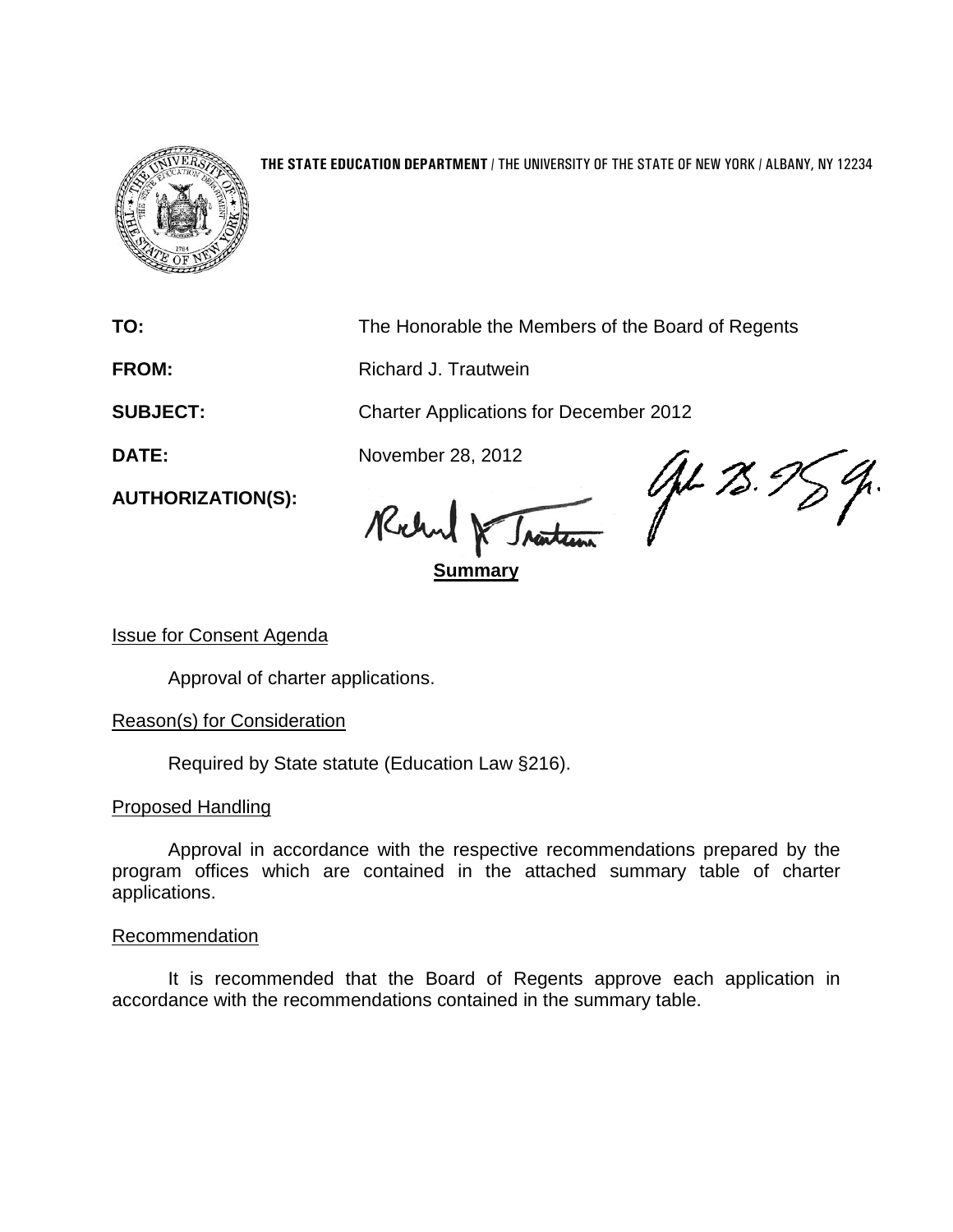# **Summary Table**

| <b>Name of Institution</b>                         | Program<br>Area | <b>County of</b><br><b>Location</b> | <b>Description of Charter Action(s)</b>                                                                                                                                                                                                                                                                                                                                                                                                                                    |
|----------------------------------------------------|-----------------|-------------------------------------|----------------------------------------------------------------------------------------------------------------------------------------------------------------------------------------------------------------------------------------------------------------------------------------------------------------------------------------------------------------------------------------------------------------------------------------------------------------------------|
| American Italian<br>Heritage Museum                | <b>CE</b>       | Albany                              | Consolidate with "American Italian<br>Heritage Association", a New York<br>NFP corporation, with the American<br>Italian Heritage Museum, as the<br>survivor, with the new amended name<br>"American Italian Heritage Association<br>and Museum".                                                                                                                                                                                                                          |
| Arvilla E. Diver<br><b>Memorial Library</b>        | <b>CE</b>       | Rensselaer                          | Amend charter to:<br>designate the library's service<br>area to be coterminous with the<br>Village of Schaghticoke;<br>replace the library's board of<br>trustees range and term<br>language to comply with the<br><b>Rensselaer County Surrogate</b><br>Court File No. 1939-73 and to<br>set the term limits of the<br>trustees to serve three years,<br>with number of trustees to be<br>not less than 5 nor more than<br>11;<br>and update IRS dissolution<br>language. |
| <b>Brentwood</b><br><b>Historical Society</b>      | <b>CE</b>       | <b>Suffolk</b>                      | Amend charter to change the<br>corporate address and extend the<br>provisional charter for five years.                                                                                                                                                                                                                                                                                                                                                                     |
| <b>Clarkson Historical</b><br>Society              | <b>CE</b>       | Monroe                              | Extend provisional charter for five<br>years.                                                                                                                                                                                                                                                                                                                                                                                                                              |
| Ellenburg Sarah A.<br><b>Munsil Free Library</b>   | <b>CE</b>       | Clinton                             | Extend provisional charter for five<br>years.                                                                                                                                                                                                                                                                                                                                                                                                                              |
| <b>Four County Library</b><br>System               | <b>CE</b>       | <b>Broome</b>                       | Amend charter to replace the library's<br>trustee language and to update IRS<br>dissolution language.                                                                                                                                                                                                                                                                                                                                                                      |
| The German-<br><b>American Cultural</b><br>Council | <b>CE</b>       | Nassau                              | Extend provisional charter for five<br>years.                                                                                                                                                                                                                                                                                                                                                                                                                              |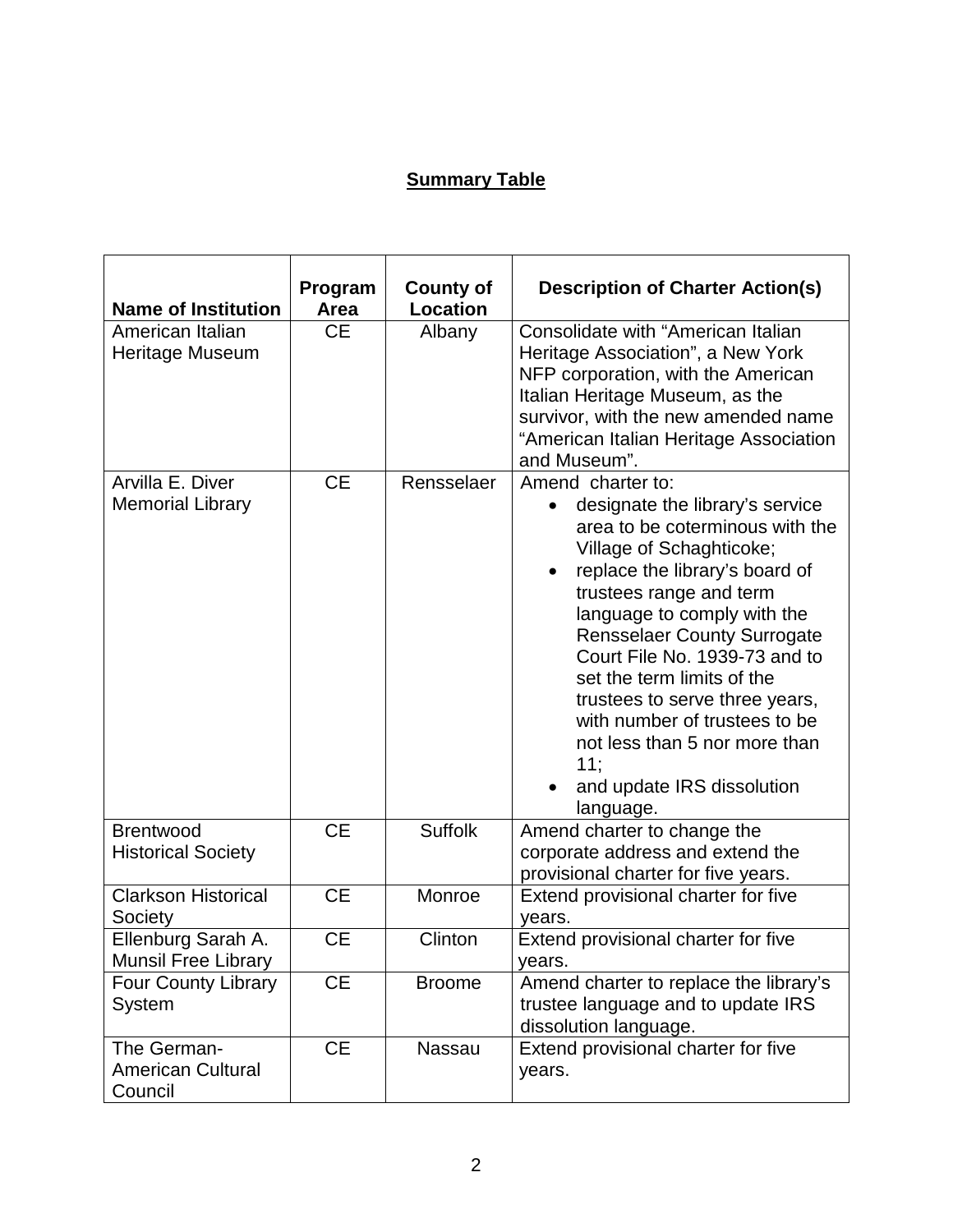| <b>Hamilton Public</b><br>Library                          | <b>CE</b> | Madison         | Amend charter to designate the<br>library's service area to be<br>coterminous with the Village of<br>Hamilton and to update IRS<br>dissolution language.                                                                                                                                  |
|------------------------------------------------------------|-----------|-----------------|-------------------------------------------------------------------------------------------------------------------------------------------------------------------------------------------------------------------------------------------------------------------------------------------|
| The Heuvelton<br><b>Historical</b><br>Association          | <b>CE</b> | St. Lawrence    | Extend provisional charter for five<br>years.                                                                                                                                                                                                                                             |
| The LaGrange<br><b>Historical Society</b>                  | <b>CE</b> | <b>Dutchess</b> | Amend charter to update IRS<br>language.                                                                                                                                                                                                                                                  |
| Long Island Native<br>American Indian<br>Alliance          | <b>CE</b> | <b>Nassau</b>   | Extend provisional charter for five<br>years.                                                                                                                                                                                                                                             |
| Norway Historical<br>Society                               | <b>CE</b> | Herkimer        | Grant an absolute charter.                                                                                                                                                                                                                                                                |
| Pine Bush Area<br><b>Public Library</b><br><b>District</b> | <b>CE</b> | Orange          | Grant an absolute charter.                                                                                                                                                                                                                                                                |
| Presidential<br>Museum of Long<br>Island                   | <b>CE</b> | <b>Nassau</b>   | Grant a provisional charter for five<br>years.                                                                                                                                                                                                                                            |
| Schenectady<br>Museum<br>Association                       | <b>CE</b> | Schenectady     | Consent to filing of certificate of<br>assumed name "miSci - Museum of<br>Innovation and Science".                                                                                                                                                                                        |
| <b>Scottsville Free</b><br>Library                         | <b>CE</b> | Monroe          | Amend charter to:<br>designate the library's service<br>area to be the Town of<br>Wheatland;<br>specify the number of trustees<br>to be not less than 5 nor more<br>than $15$ ;<br>designate the Commissioner as<br>agent for service of process;<br>and add IRS dissolution<br>language. |
| <b>Starr Institute</b>                                     | <b>CE</b> | <b>Dutchess</b> | Grant a provisional charter for five<br>years.                                                                                                                                                                                                                                            |
| <b>Tioga County</b><br><b>Historical Society</b>           | <b>CE</b> | Tioga           | Grant an absolute charter in the first<br>instance.                                                                                                                                                                                                                                       |
| Town of Warren<br><b>Historical Society</b>                | <b>CE</b> | Jordanville     | Grant an absolute charter.                                                                                                                                                                                                                                                                |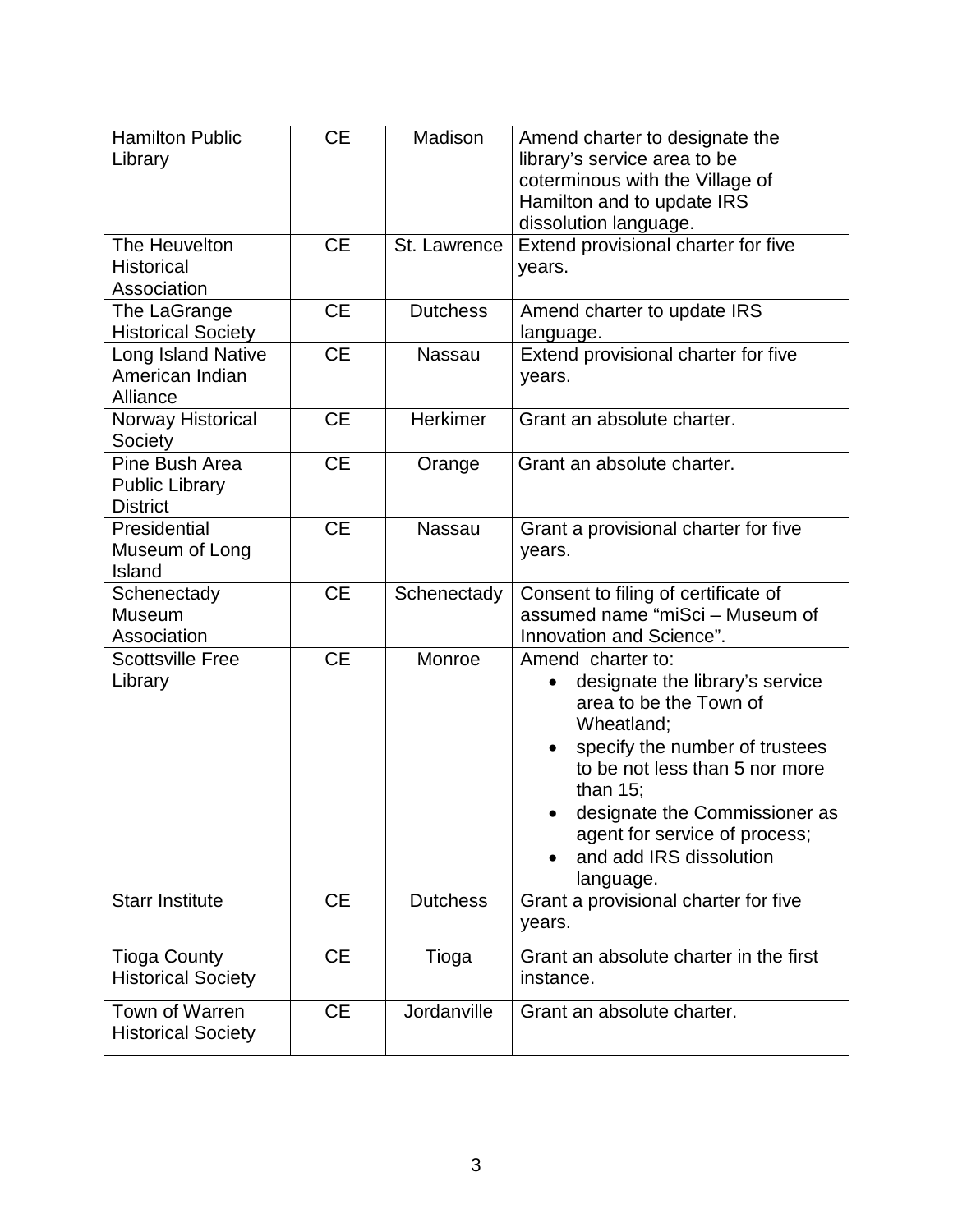| Village Library of<br><b>Morris</b>                          | <b>CE</b> | Otsego          | Amend charter to:<br>change the corporate name to<br>"Morris Library";<br>designate the library's service<br>area to be coterminous with the<br><b>Morris Central School District;</b><br>specify the number of trustees<br>to be not less than 7 nor more<br>than $11$ ;<br>designate the Commissioner as<br>agent for service of process;<br>and add IRS dissolution<br>language. |
|--------------------------------------------------------------|-----------|-----------------|-------------------------------------------------------------------------------------------------------------------------------------------------------------------------------------------------------------------------------------------------------------------------------------------------------------------------------------------------------------------------------------|
| Bais Yaakov, Faigeh<br>Schonberger, of<br><b>Adas Yereim</b> | $P-12$    | Kings           | Grant an absolute charter.                                                                                                                                                                                                                                                                                                                                                          |
| Castle Island<br><b>Bilingual Montessori</b>                 | $P-12$    | Albany          | Grant a provisional charter for three<br>years                                                                                                                                                                                                                                                                                                                                      |
| <b>Hudson Valley</b><br><b>Sudbury School</b>                | $P-12$    | <b>Ulster</b>   | Extend provisional charter for three<br>years.                                                                                                                                                                                                                                                                                                                                      |
| Mary Queen of<br><b>Angels Catholic</b><br>School            | $P-12$    | Erie            | Extend provisional charter for five<br>years.                                                                                                                                                                                                                                                                                                                                       |
| Nardin Academy                                               | $P-12$    | Erie            | Amend charter to delete section 3<br>pertaining to the corporation's powers.                                                                                                                                                                                                                                                                                                        |
| Spuyten Duyvil<br>Preschool                                  | $P-12$    | New York        | Amend charter to add IRS language.                                                                                                                                                                                                                                                                                                                                                  |
| <b>Auburn Theological</b><br>Seminary                        | <b>HE</b> | Cayuga          | Consent to filing of certificates of<br>assumed name "Face to Face I Faith<br>to Faith", "Groundswell", and "Peace is<br>Possible".                                                                                                                                                                                                                                                 |
| The King's College                                           | <b>HE</b> | Westchester     | Amend charter to remove the sole<br>member, indicate that the corporation<br>will governed by self-perpetuating<br>board of trustees and change the<br>corporate address.                                                                                                                                                                                                           |
| <b>Mount Sinai School</b><br>of Medicine                     | HE        | <b>New York</b> | Amend charter to change the<br>corporate name to "Icahn School of<br>Medicine at Mount Sinai".                                                                                                                                                                                                                                                                                      |
| Pace University                                              | <b>HE</b> | New York        | Amend charter to add authority to<br>confer the Doctor of Philosophy<br>(Ph.D.) degree.                                                                                                                                                                                                                                                                                             |